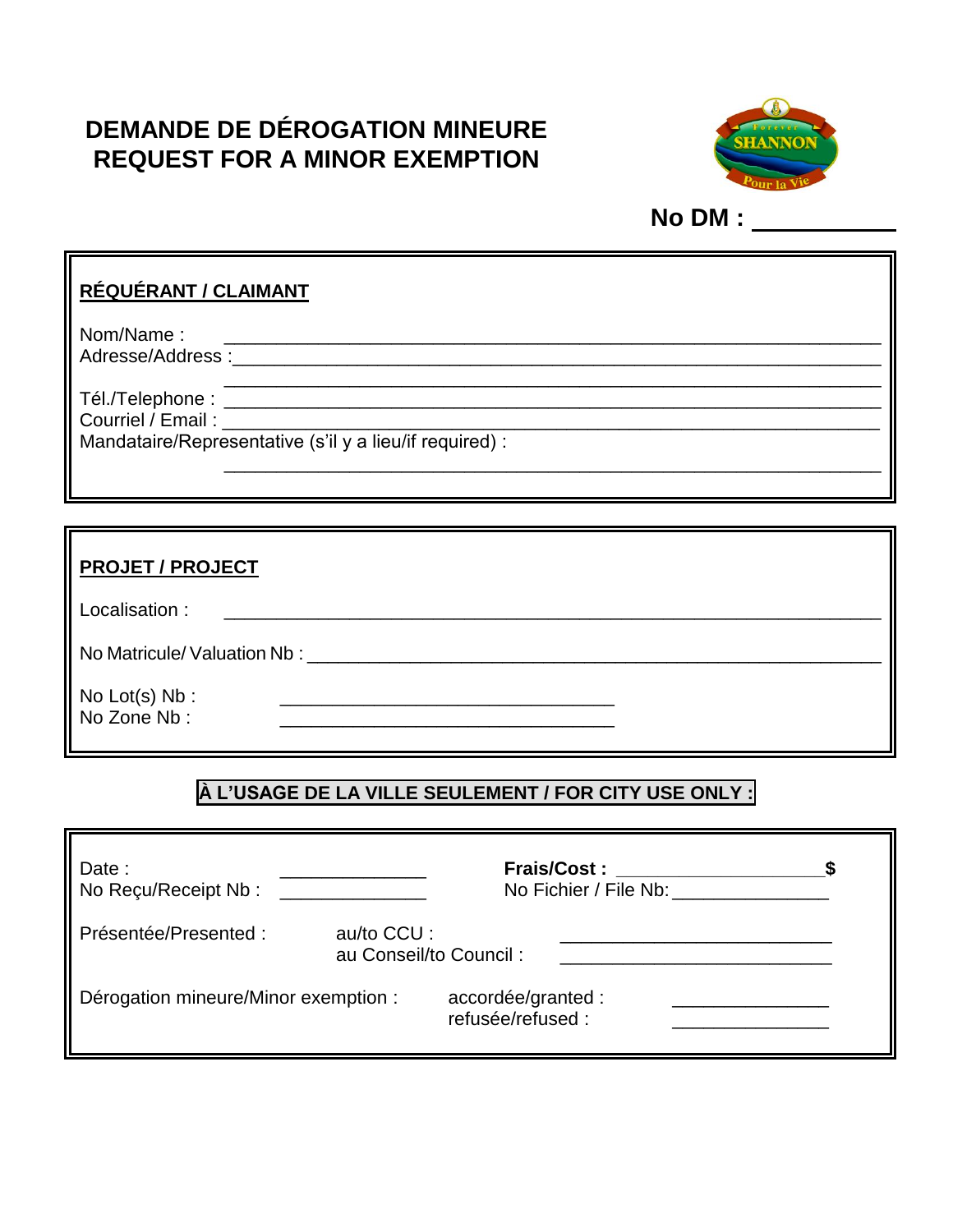## **1**° **TYPE DE PROJET / PROJECT :**

- □ Construction
- □ Rénovation/Renovation
- □ Implantation
- □ Lotissement/Sub-division

Demande de permis annexée/Request for permit attached :

□ Oui/Yes □ Non/No

## **2**° **DEMANDE DE DÉROGATION MINEURE FAITE SUITE À : REASON FOR THIS REQUEST FOR A MINOR EXEMPTION IS:**

| Demande de permis/Request for permit                                      | П.     |
|---------------------------------------------------------------------------|--------|
| Non-conformité des travaux en cours/Non conformity of work in progress    | $\Box$ |
| Non-conformité de l'immeuble existant/Non conformity of existing building | П      |

## **3**° **DESCRIPTION DU PROJET / PROJECT DESCRIPTION :**

- Joindre à cette description les documents suivants :
	- plans de construction
	- plan de localisation ou
	- certificat de localisation
	- tout autre document nécessaire ou demandé par l'inspecteur

#### Enclose the following with this description :

- construction plans
- localization plan or
- localization certificate
- any other document needed or requested by the inspector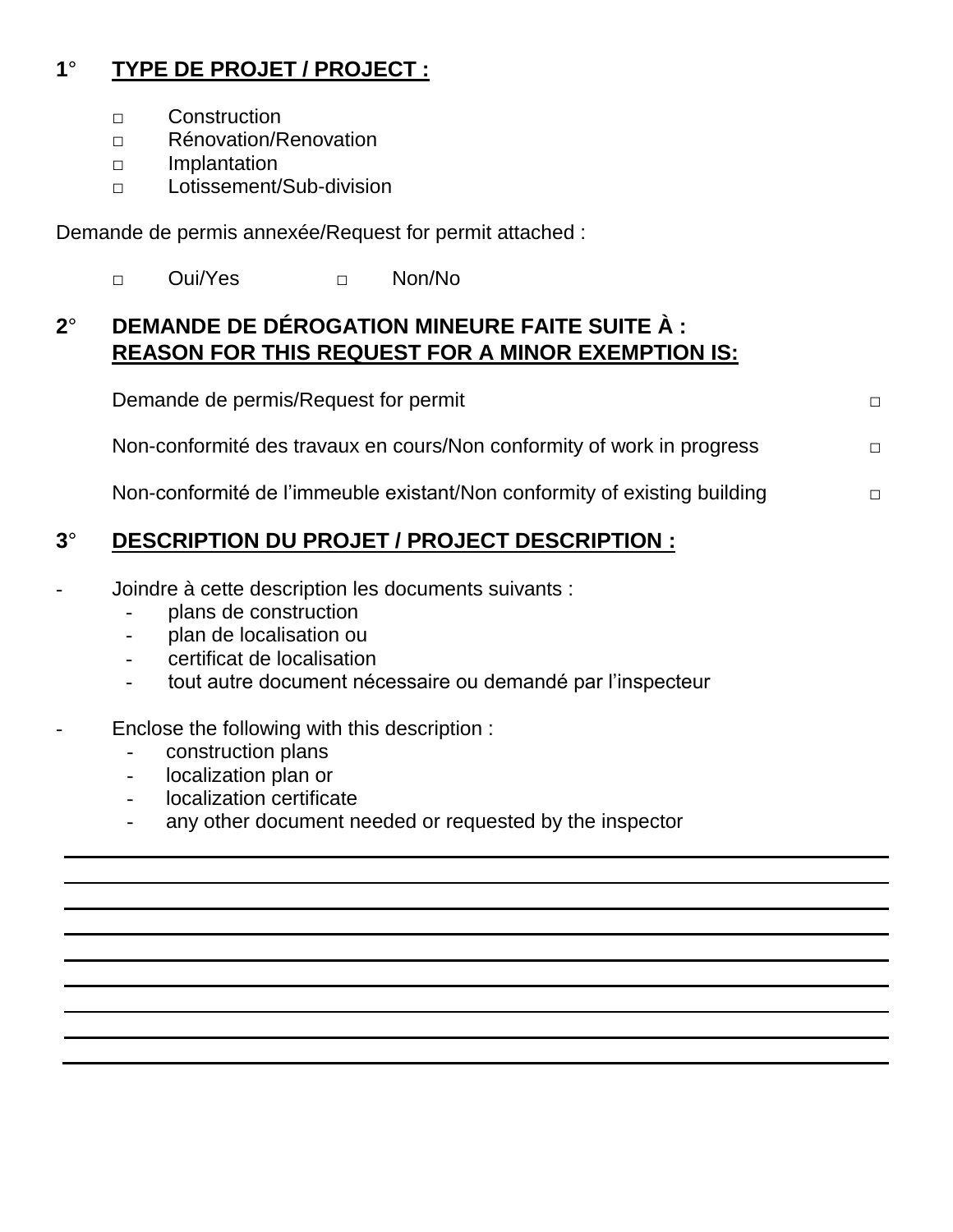### **4**° **IDENTIFIEZ LA OU LES DISPOSITIONS RÈGLEMENTAIRES NE POUVANT ÊTRE RESPECTÉES PAR VOTRE PROJET : DESCRIBE THE ARTICLE OF THE BY-LAW THAT YOUR PROJECT DOES NOT RESPECT:**

## **5**° **PRÉCISEZ LA NATURE DE LA DÉROGATION MINEURE DEMANDÉE : DESCRIBE THE CHARACTER OF MINOR EXEMPTION REQUESTED:**

## **6**° **DÉCRIVEZ LES RAISONS POUR LESQUELLES LE PROJET NE PEUT ÊTRE CONFORME AUX DISPOSITIONS RÈGLEMENTAIRES EXISTANTES : EXPLAIN THE REASONS WHY THE PROJECT CANNOT BE IN CONFORMITY WITH THE ARTICLES OF THE EXISTING BY-LAWS:**